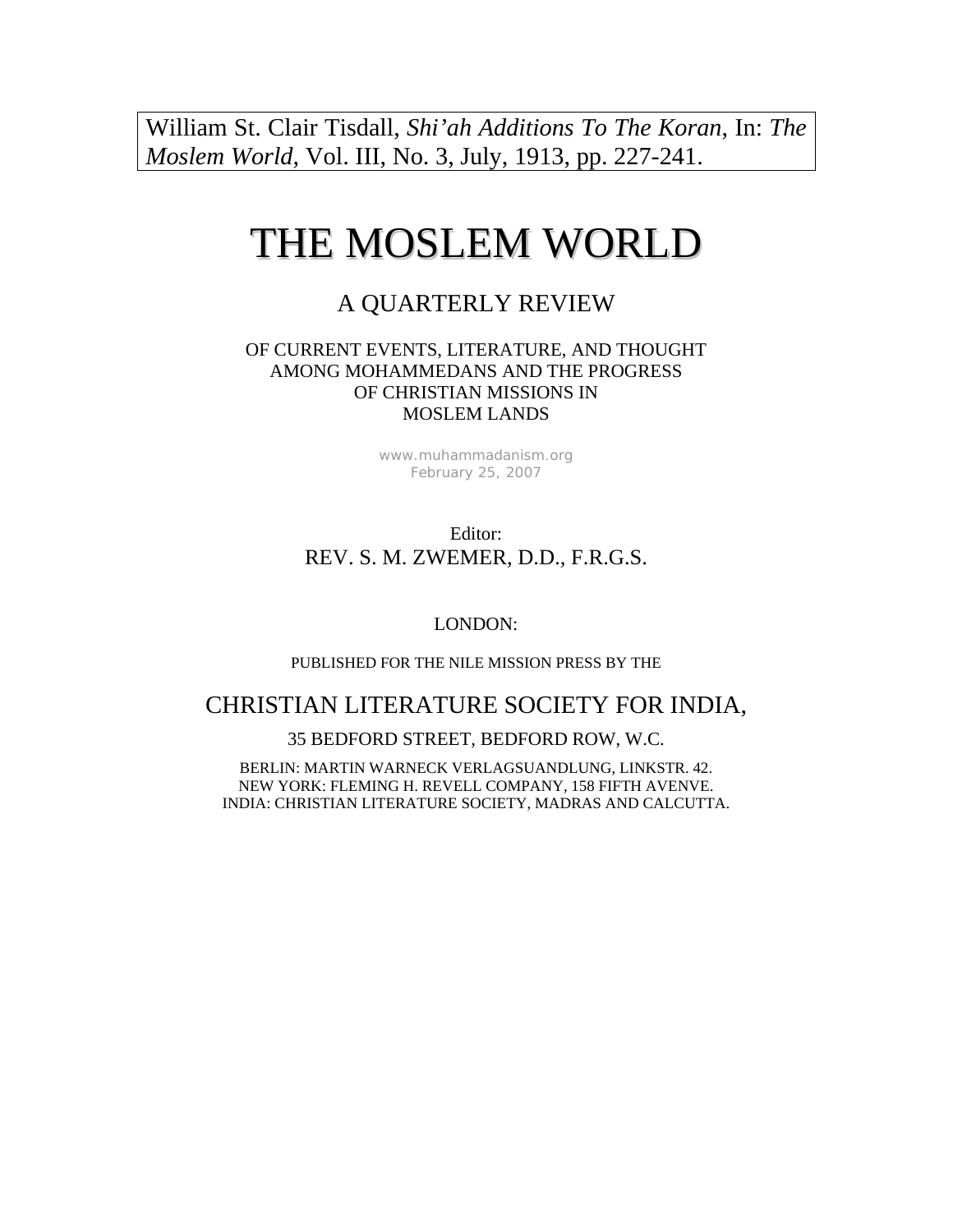

THE SÛRATU'L WALÂYAH FROM THE BANKIPUR MS QUR'ÂN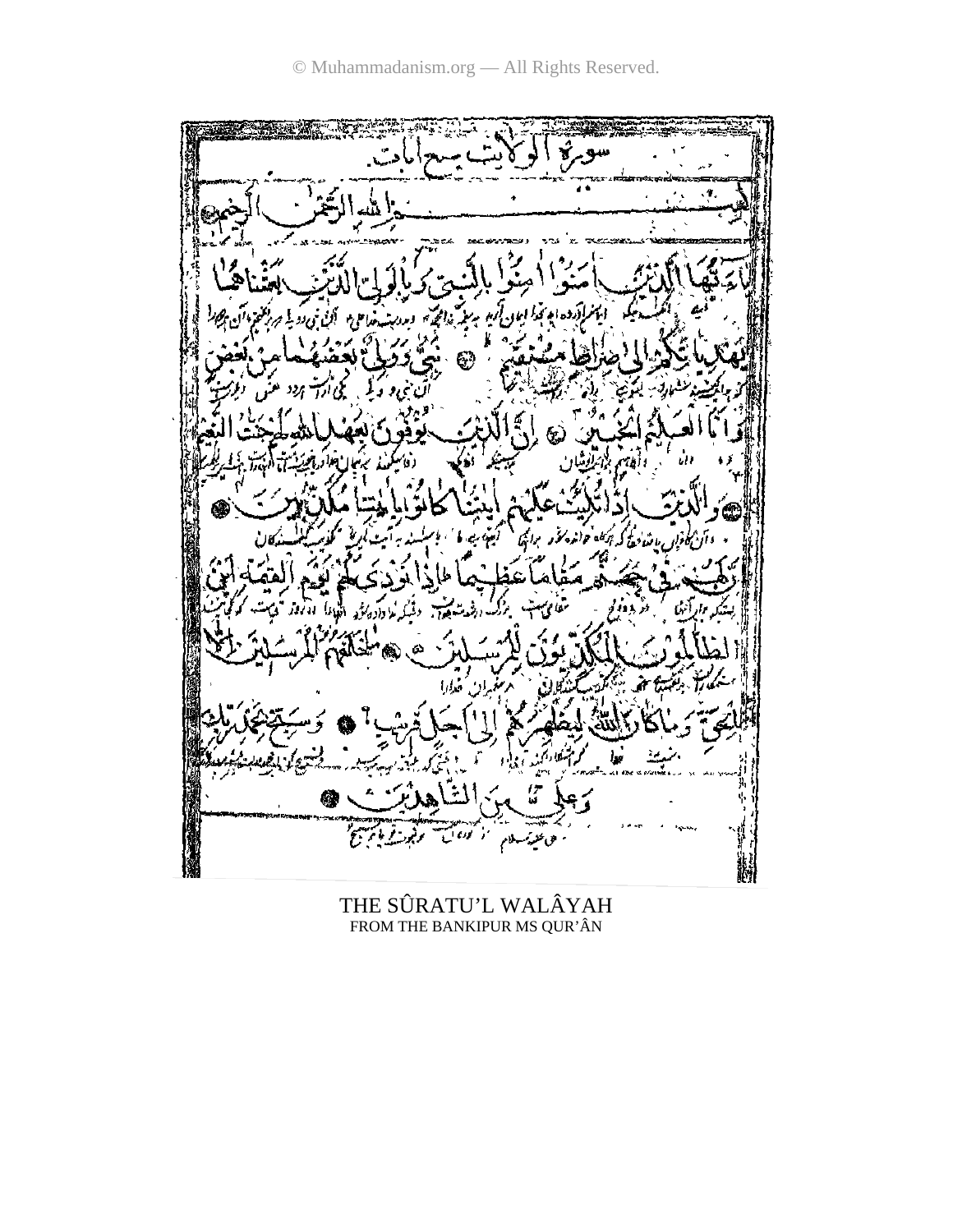#### SHI'AH ADDITIONS TO THE KORAN<sup>[1](#page-2-0)</sup>

#### ------:0:-----

EVER since that celebrated Persian philosopher and investigator, the author of the wellknown book entitled *Dabistân i Mazâhib,* recorded his discovery of the Sûrah called *Sûratu'n Nûrain,\** it has been known that a few of the Shi'ah sect of Moslems had once endeavoured to support their views by thus pointing to a Sûrah not to be found in the ordinary copies of the Koran. That they boldly asserted that Abū Bakr, 'Umar and 'Uthman had suppressed passages which proved the claims of 'Alî and his house to succeed Mohammed was, of course, an undoubted fact. Nor could it be denied that certain statements made by 'Ayishah and others who were Mohammed's friends and comrades, and recorded by Sunni commentators of the first rank, gave every reason to believe that some verses (like the "Verse of Stoning") which had been intended to form part of the Koran, had disappeared.† Every temptation was thus given to the Shi'ite party to discover, or pretend to discover, some of these lost verses and Sûrahs, and, by inserting them into the Koran, gain support for the claims of the "People of the House." But, unless the Sûrahs and separate verses with which we now proceed to deal are to be considered as having been put forth some centuries ago by a small section of the Shi'ites with the purpose of supplying what they thought lacking in the Koran as generally recognised, no such attempt seems ever to have been made. This is very much to the credit of the Shi'ite community as a whole, for the temptation to unscrupulous and talented persons must have been great. The fact that the passages now discovered do not claim to correspond with those which 'Ayishah and others, according to Tradition, tell us were lost is an argument in favour of

\* Canon Sell, in his "Recensions of the Qur'an," has given the *Sûratu'n Nurain* from yet another source.

† With this I have dealt in some measure in my Revision of the *Mîzânu'l Haqq.*

 $\overline{a}$ 

<span id="page-2-0"></span><sup>&</sup>lt;sup>1</sup> Tisdall, William St. Clair, *Shi'ah Additions To The Koran*, In: *The Moslem World*, Vol. III, No. 3, July, 1913, pp. 227-241.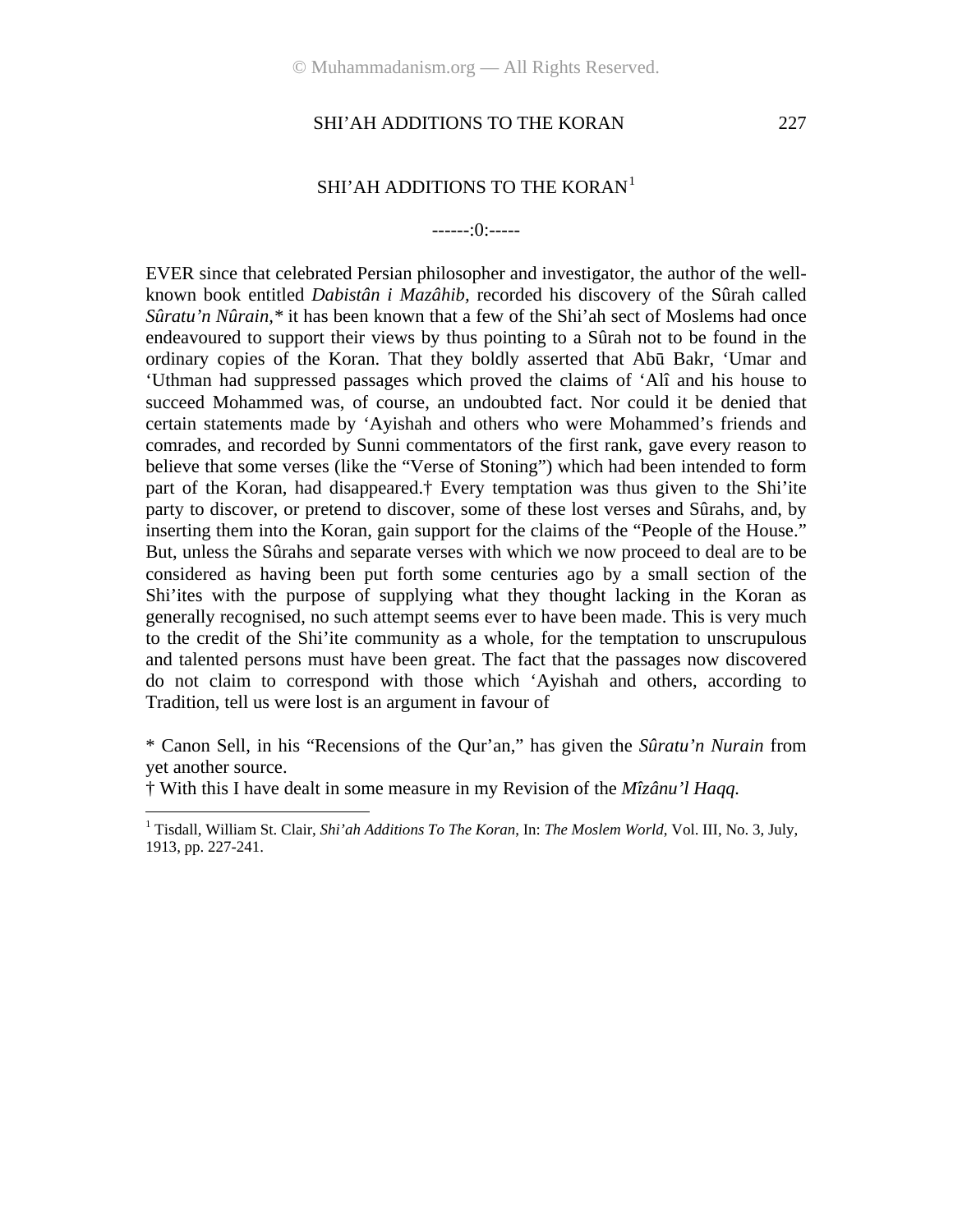their genuineness, which must be held to counterbalance, at least to some extent, part of the arguments on the other side.

The Shi'ite additions which we now proceed to translate consist of two whole Sûrahs and a number of separate verses, which latter are supposed properly to belong to various Sûrahs that occur in the Koran, and to have been omitted therefrom by certain opponents of 'Alî's claims. These passages were all discovered in a MS. of the Koran in Bankipur, India, in June, 1912. We hope to publish them in the original Arabic shortly, with notes and the Persian interlineary version appended. It may be mentioned that the MS. is in a library founded by a wealthy Indian Moslem. The librarian states that the MS. was purchased at Lucknow about twenty years ago from a Nawwâb, whose name he has no hesitation in stating. It is not known how the Nawwâb became possessed of the book, nor has its origin yet been traced. The MS. is said to be some 200 or 300 years old, at least. The general appearance of the MS. may be seen from the facsimile which we reproduce in the present number. It is taken from a photograph.

The interlineary Persian version is not very carefully made. For instance, in *Sûratu'l Walâyah* the Persian version adds to the last verse something which is not contained in the Arabic original, while it omits altogether part of another verse. Something similar occurs elsewhere also in the MS. On the other hand, some of the Persian notes are valuable. When this is so, we have translated them.

Our translation is made from a copy sent us from India. Unfortunately, the latter is not perfectly accurate, as a comparison between this copy and the photographs of *Sûratu'n Nûrain* and *Sûratu'l Walâyah* proves. This makes it unwise to lay too much emphasis upon the method of writing certain words, though the archaic omission of the *alif* in the feminine plurals in—*ât* of a few words is not due to the copyist. Nor is it his fault that the heading of the second of our Sûrahs is *Sûratu'l Walâyat* instead of *Sûratu'l Walâyah* (the *tâ* being used instead of the *hâ-tâ*).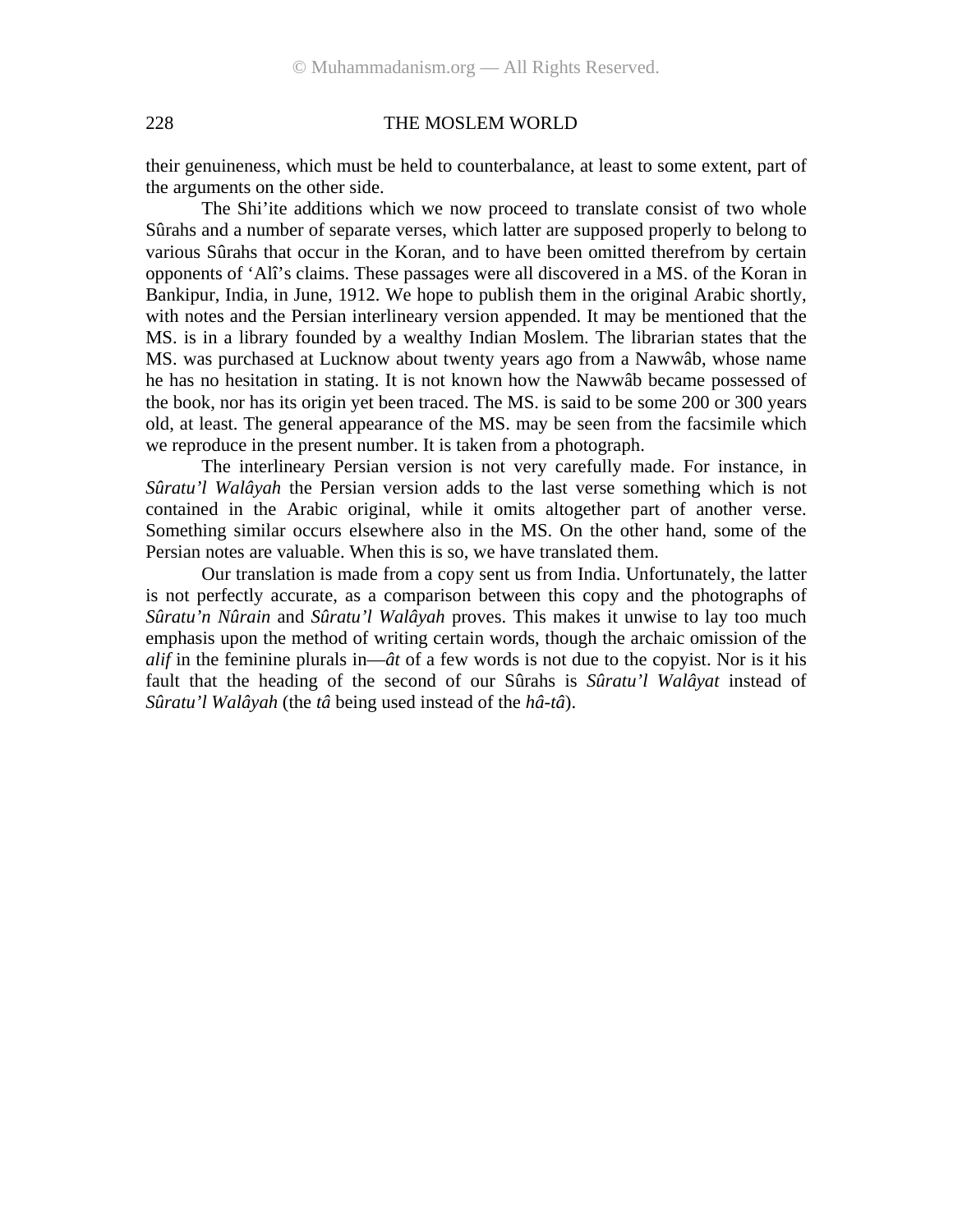The reader (of the original Arabic especially) is irresistibly led to the conclusion that the whole of these Additions,—with the possible exception of *Sûratu'n Nûrain*, are forgeries. The style is imitated from that of the Koran, but not always very successfully. There are some grammatical errors, unless these are due to the transcriber. Occasionally the meaning which the context shews to be that in which a word is used is later than the time to which the Koran belongs. The verses are largely, however, centos of Koranic passages taken from their context. The amount of repetition shews the writer's determination to prove what he wished to prove at all costs. If it could be demonstrated that a single one of these passages was genuine and really formed part of the Koran as it left Mohammed's hands,—or lips,—then undoubtedly the Shi'ite form of Islam would have proved its right to prevail over the Sunnite, and the whole line of *Khalîfahs* since 'Alî's time, together with the three who preceded him, would have to be admitted to be usurpers. Under such circumstances the marvel is that we do not find some at least of these passages generally accepted among the Shi'ites and published in their copies of the Koran. Of course the Sunnite Khalifahs had very great reason to endeavour to suppress any such passages: yet it is difficult to believe that 'Abû Bakr, 'Umar and 'Uthmân, who certainly seem to have been honest men and firm believers in Mohammed, could have deliberately adopted a policy which (according to their belief) would have condemned them to the Fire. Nor would it have been possible to do so when the First, or even the Second, Recension of the Koran was made, there being then alive so many persons who, together or separately, could repeat the whole Koran by heart. It was doubtless possible that some verses might escape the notice of Zaid ibn Thâbit and his colleagues, but not that such a mass of passages as this should have been omitted, unless purposely. That it was done purposely seems incredible for the reasons which we have already given.

We notice also that some,—or, perhaps, only one person,—among the Shi'ites decided to forge the passages which we are considering. Doubtless he thought the end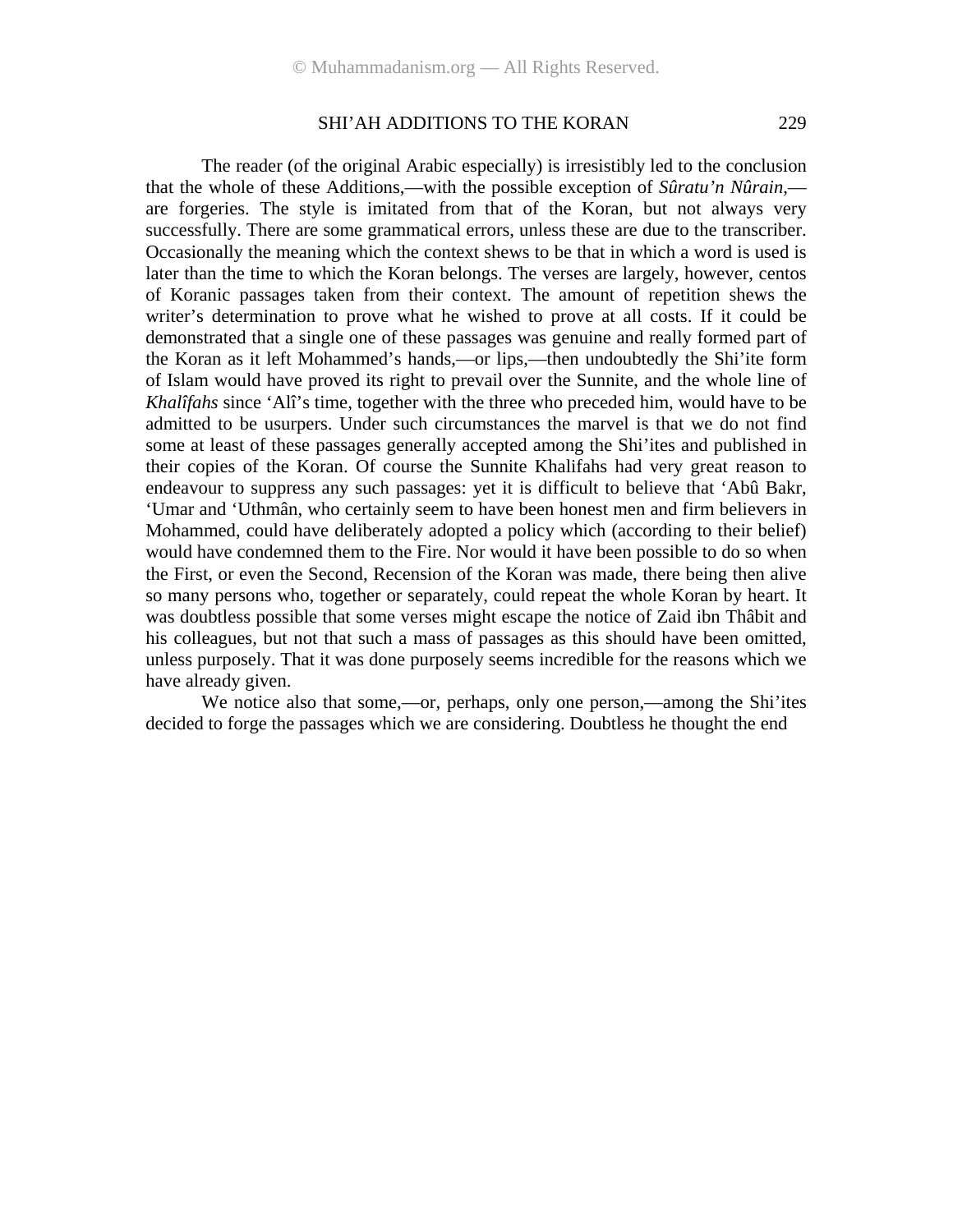justified the means. He certainly must have determined to insert these forgeries in the Koran and to get his own sect to adopt then. But, although it was so greatly to their apparent interest to accept these additional passages, yet the Shi'ites did not do so. The forger found it impossible to introduce a single such altered verse into the Koran. This, we may again say in passing, is highly to the credit of the Shî'ah community in general. Although they think that they are staking their eternal happiness on the truth of their contention that 'Alî and his family are the true and Divinely commissioned inheritors of Mohammed's spiritual rights, so far as these could be handed down to others, yet they have never permitted a single one of these forgeries to become incorporated into their copies of the Koran. So far as we know, the MS. which we are now concerned with is the only one in existence which, together with the genuine Sûrahs of the Koran, also contains these Alterations and Additions. To get them generally accepted, even by the Shi'ites, proved impossible. The attempt to induce the Sunnites to adopt them was probably never made, for its hopelessness must have been evident even to the forger himself.

It is worth while to notice this, because it proves what Christian writers have often pointed out in answer to the assertion so often made by ignorant Moslems (and sometimes even by men of learning among them) that either the Jews or the Christians or both have corrupted the Bible by striking out of it prophecies relating to Mohammed and by inserting passages teaching doctrines contrary to the Koran. If it has proved impossible to introduce into the Arabic Koran even one of the forgeries prepared for that purpose, how much more impossible it would be to deal with the Bible in such a way, especially when we remember the multiplicity of its early versions (with which the history of the Koran offers no parallel). This is so clear that we need not labour the point.

The text of the Sûratu'n Nûrain in my copy of the MS. differs in many places from that which Canon Sell gives (borrowing it from Mîrzâ Kâzim Beg's article in the *Journal Asiatique* for December, 1843), and seems preferable. If any of our readers know of another copy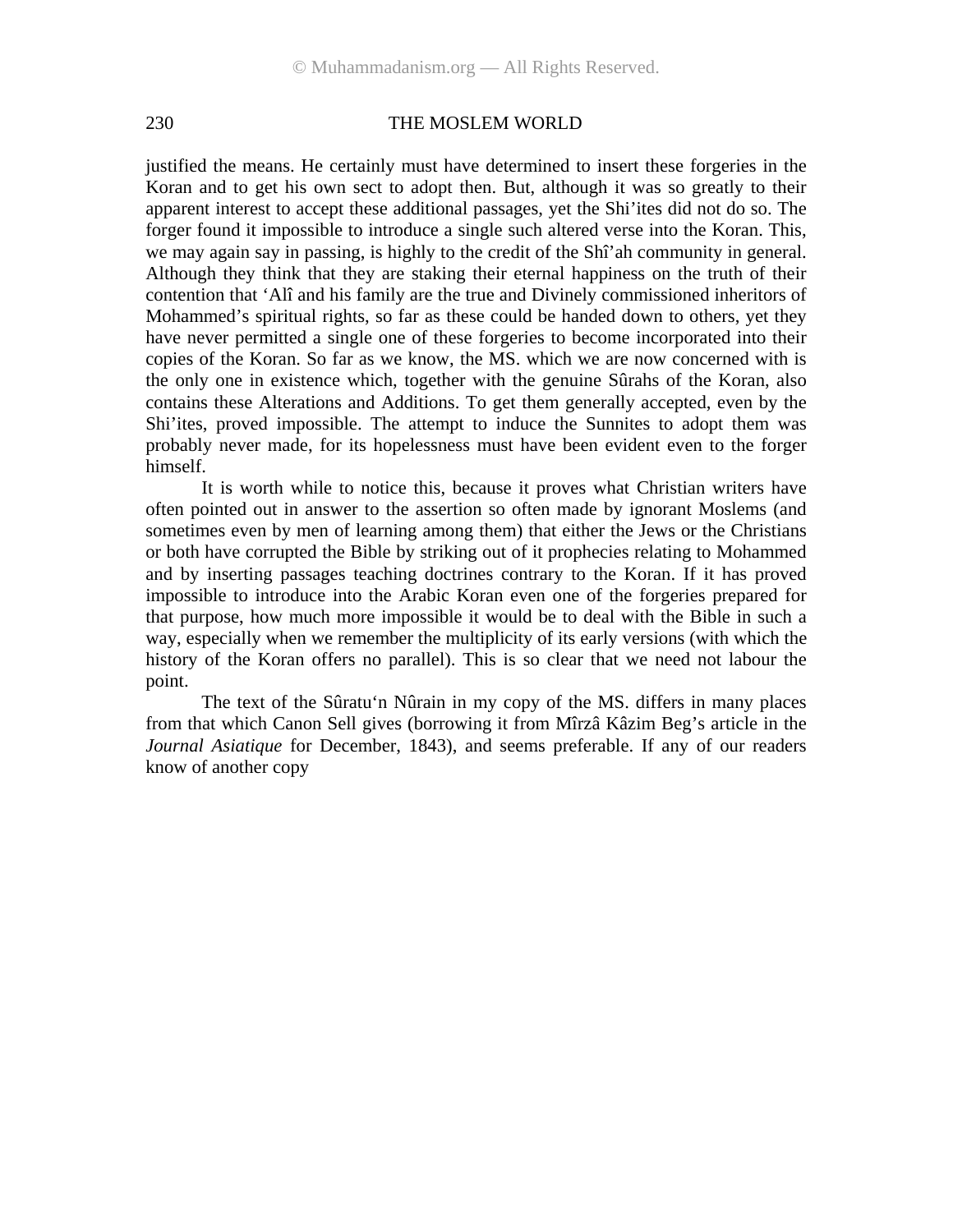of the Koran which contains the Additions and Alterations, we trust they will kindly communicate with us.

We now proceed to give a translation of the Arabic text of these Shî'ah Additions to the Koran.

## TRANSLATION

#### I. Sûratu'n Nûrain: 42 Verses.

#### *In the Name of God, the Merciful, the Gracious.*

(I) O ye who have believed, believe in the Two Lights which We have sent down. They (*two*) recite unto you My verses (signs), and they two (*dual*) warn you of the punishment of a great Day. (2) Two Lights, one of them from another: and verily We [*marg.* 'and I'] are [am] the Hearer, the Knower. (3) Verily those who faithfully perform their covenant with God and His Apostle in [the matter of] his Family, to them belong the Gardens of Delight. (4) And those who have disbelieved after that they have believed, through their breaking their contract and what the Apostle covenanted upon with them, shall be cast into Hell (*Al Jahîm*), (5) Verily those who have wronged their own souls and have rebelled against the Executor (*wasiyy*) of the Apostle, those men shall be made drink of boiling water. Verily it is God that hath brightened the heavens and the earth with whatsoever He hath willed, and hath selected [certain] of the Angels and of the Apostles, and hath made [certain] of the Believers governors (in His creation—*i.e.*) over mankind, God doeth whatsoever He willeth: there is no god but He, the Merciful, the Gracious. (6) And indeed those who were before them practised artifice with their Apostles, consequently I punished them for *(or* seized them in) their artifice: verily My seizing (punishing) is severe, painful. (7) Verily God did indeed destroy 'Ad and Thamûd because of what they had deserved, and He hath rendered them a warning (remembrance) unto you: Will ye not, therefore, fear [God]? (8) And [as for] Pharaoh, because he was very refractory towards Moses and Aaron\*, him He drowned† and all who followed him,

† *V. L.* "I drowned."

<sup>\*</sup> *Var. Lect.:* Margin inserts "his brother."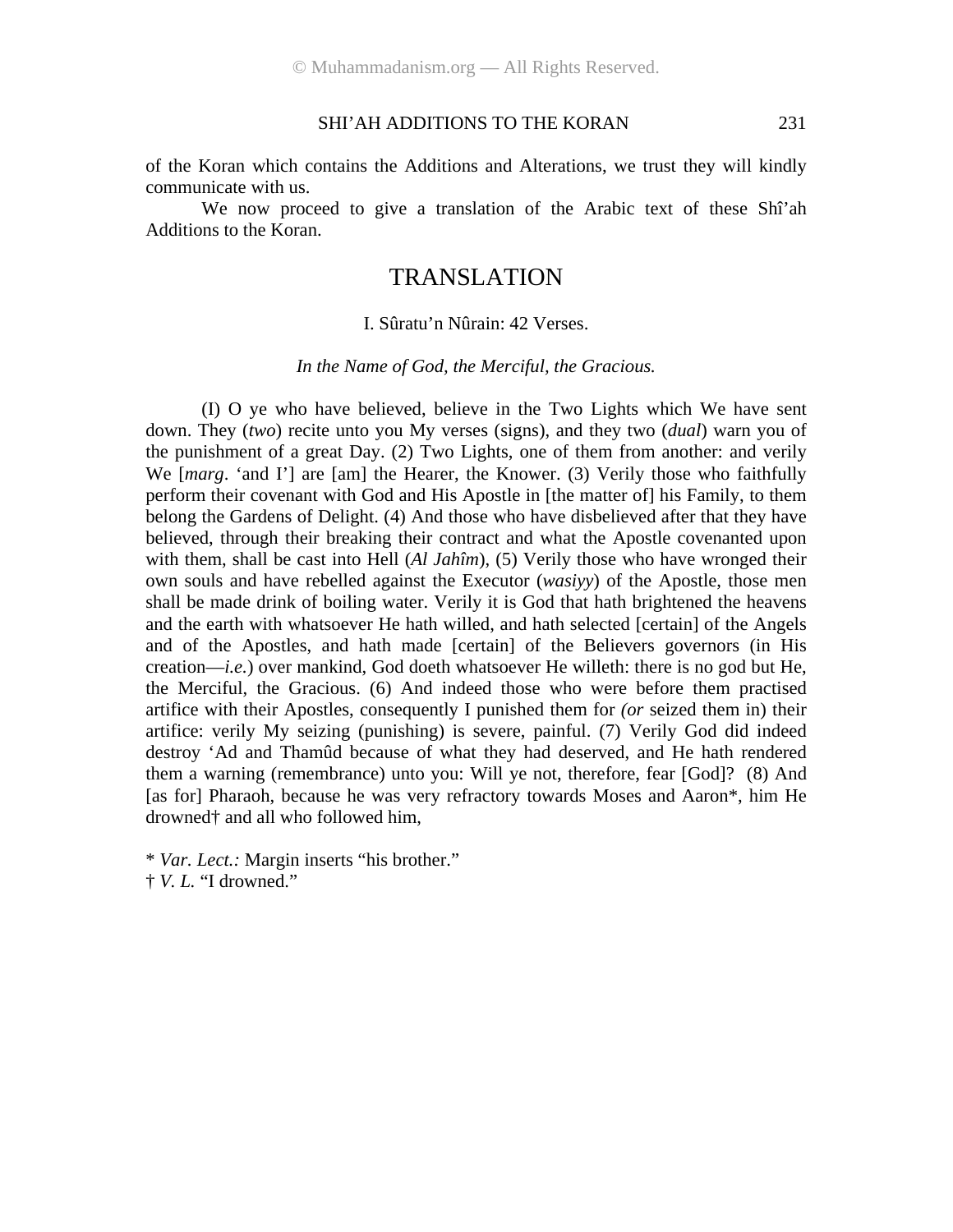(9) that it might be a sign unto you: and verily most of you<sup>a</sup> are iniquitous. (10) Verily God will gather them together in the Day of the Assembly (*i.e*., of Judgment), and they shall not be able to answer<sup>b</sup> when they shall be questioned. (11) Verily, Hell (*Al Jahîm*) shall be their habitation, and verily God is All-Knowing, All-Wise. (12) O Apostle, announce My admonition, accordingly they shall know [it]. (13) They are, indeed, lost who have become renegades (turned away) from My signs and My commandment. (14) The likeness of those who faithfully perform their covenant with thee $^{\circ}$  is that I have  $^{\circ}$  rewarded them with the Gardens of Delight. (15) Verily God is surely the lord of pardon and of a great recompense: (16) and verily 'Alî is [one] of the Pious: (17) and verily We shall surely pay him his whole due on the Day of Judgment: (18) nor are We regardless of his being wronged.\* (19) And We have honoured him above all thy family; (20) for he and his seed are surely† patient. (21) And verily their foe is the chief (Imâm) of sinners. (22) Say thou to those who have disbelieved after that they believed: "Ye have sought the adornment of the lower life (existence here below), and were over-hasty about it, and ye forgot what God and His Apostle promised you, and ye broke the covenants after confirming them. And We have indeed stricken for you the likenesses $e^{\epsilon}$ [of those who were] beforehand,  $f$  that perchance ye might be guided aright. (23) O Apostle, We have indeed sent down unto thee evident signs (verses); in them [it is said that] whosoever faithfully performs it<sup>g</sup> is a Believer, and whosoever abandons it after thee,—they shall be evident.. (24) Turn thou away therefore from them, verily they are renegades, (25) and verily We do summon them on a day when naught will

(*a*) *V.L*., "most of them." (*b*) *V.L*., "to speak." (*c*) Literally, "thy covenant." (*d*) My written copy of the M.S. has "thou hast rewarded them" by a slip of the pen. Another reading is, "Verily their reward." (*e*) *I.e*., "given you an account of those nations." (*f*) *V.L.*, "beforehand." (*g*) Here the gender (masc.) shews that the "it" does not refer to the "verses" but to the "covenant" said to have been made with 'Alî.

\* *V.L*., "of whosoever hath wronged him."

† *V.L*., "and verily his seed are surely of the patient ones."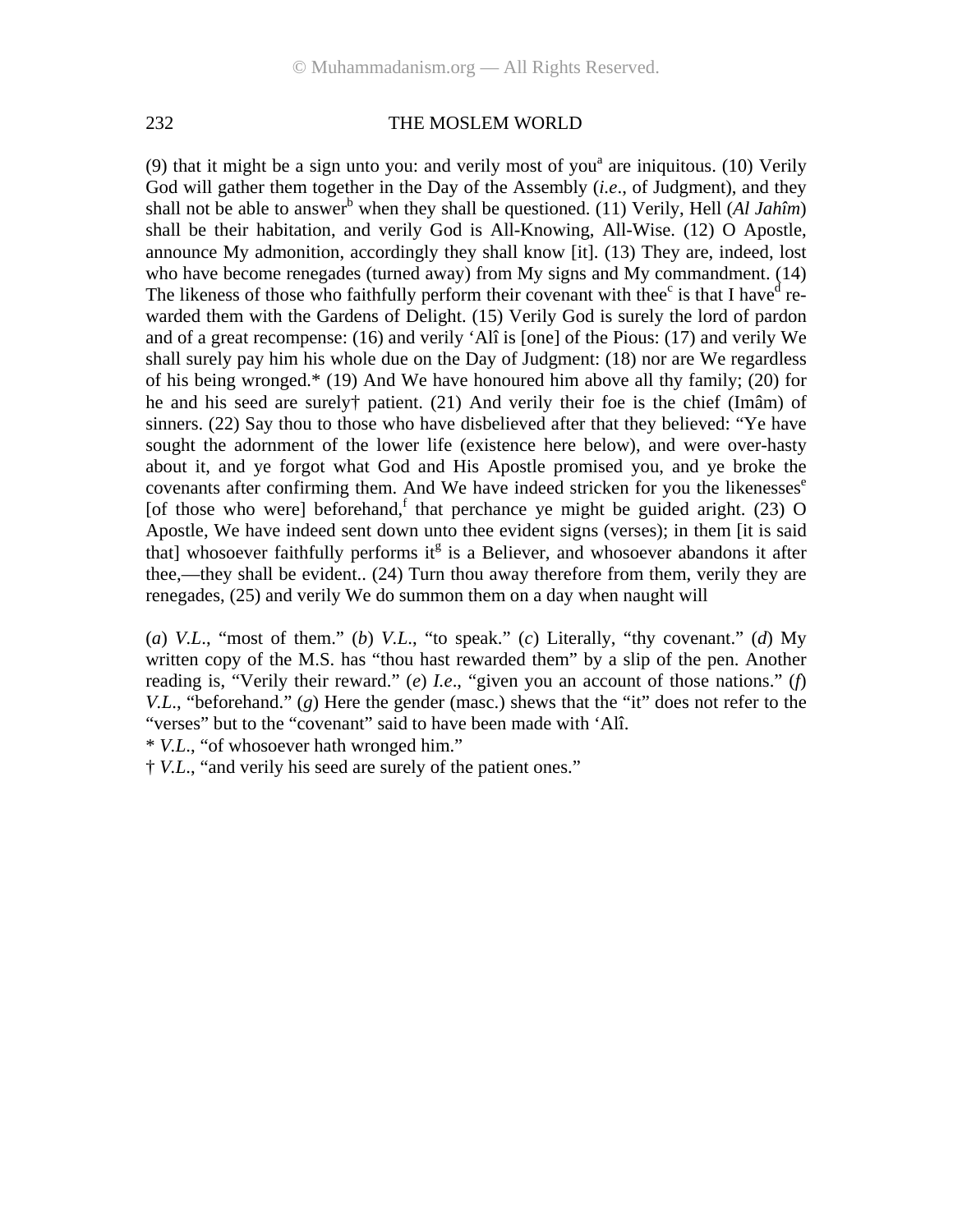content them, nor shall they be granted mercy. (26) Verily in Hell they shall have a place from which they shall not deviate.  $(27)$  Laud thou, therefore, in the name<sup>a</sup> of thy Lord, and be thou of the worshippers. (28) And, indeed, We surely sent Moses, and Aaron when he wished to appoint a successor: accordingly they rebelled against Aaron. [His] patience accordingly was beautiful. We, therefore, made of them the monkeys and the swine, and We cursed them unto a Day when they shall be raised up [from the dead.] (29) Be thou patient, therefore; then shall they perceive clearly. (30) And, indeed, We have surely brought thee the command, as [We did] to those of the Messengers who were before thee: (31) and We have made for thee from among them an Executor, that perchance they may return. (32) And whosoever turneth away from My decree, then verily I am his place of return: accordingly they shall surely enjoy their unbelief<sup>b</sup> [but] little<sup>c</sup>: therefore thou shalt not enquire about the covenant-breakers. (33) O Apostle, We have indeed set for thee a covenant on the necks of those who have believed: accept thou it, therefore, and be thou of the thankful ones. (34) Verily 'Alî is an adorer by night, a worshipper; he dreadeth the next world and he hopeth for his Lord's reward.<sup>d</sup> Say thou: "Are they equal [to him], those who have acted wrongfully? and they<sup>e</sup> shall know it in My punishing [them].  $(35)$  He shall<sup>f</sup> place the iron collars about their necks, and they shall be remorseful for their doings. (36) Verily We give thee good news of his seed, the upright ones: (37) and verily they shall not oppose Our decree: (38) therefore upon them from Me shall be blessing and mercy, [the] living of them and [the] dead, on a Day when they shall be raised up [from the dead]. (39) And upon those who transgress against them after thee shall My wrath be: verily they have become a people of evil, perishing. (40) And upon those who have walked their walk there shall be mercy

- (*a*) *V.L*., "in the praise."
- (*b*) *V.L*., "he shall surely enjoy his unbelief."
- (*c*) *Or*, "[but] for a short time."
- (*d*) *V.L*., "mercy."
- (*e*) Marg. adds, "and those who do not act wrongfully."
- (*f*) The Persian rendering shews the reading "We shall place."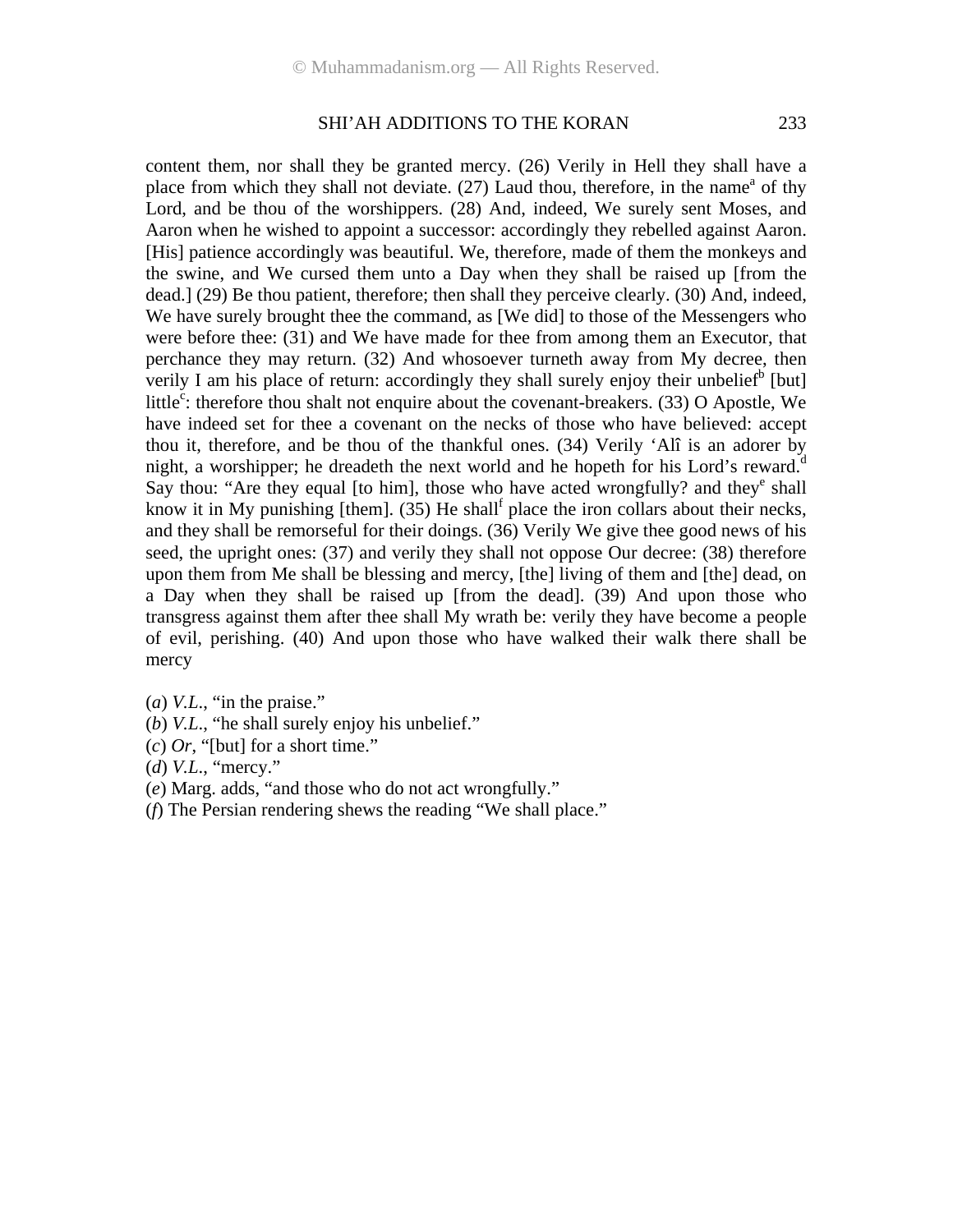from Me, and they shall be in the Upper Rooms,\* safe. (41) And praise be to God, the Lord of the worlds.

> II. Sûratu'l Walâyat<sup>1</sup>: Seven verses. *In the Name of God, the Merciful, the Gracious.*

(1) O ye who have believed, believe in the Prophet and in the Governor [*Al Waliyy*.], both of whom We have raised up (sent): they shall guide you to a right way. (2) A Prophet and a Governor are one of the two of them from another, and I am the Knower, the Well-Informed. (3) Verily those who faithfully perform God's covenant, to them belong the Gardens of Delight. (4) And those who, when Our verses are recited to them, have accounted Our verses lies, (5) Verily to them belongeth in hell a great place, when it is proclaimed to them on the day of the Resurrection, 'Where are the wrongdoers, those who account the Messengers liars?' (6) He created them not, the Messengers, except in the truth; and God was not about to manifest them until an appointed time near at hand. (7) And laud thou in the praise of thy Lord, and 'Alî is [one] of the witnesses.

III. A Verse<sup>2</sup> from Sûratu'l Baqar.

Those, therefore, that wronged the family of Mohammed exchanged a saying for other than that which was said to them: accordingly He sent down from the sky a plague upon those who wronged the family of Mohammed of their due, inasmuch as they were acting iniquitous.

IV. A Verse<sup>3</sup> from Sûrah Âl Imrân.

Nor does anyone know its explanation but God; and those who are rooted in knowledge know; and they say: "We believe in it: all is from our Lord."

## V. A[nother] Verse<sup>4</sup> from Sûrah Âl 'Imrân.

Verily God chose Adam and Noah and the family of Abraham and the family of 'Imrân and the family of Mohammed and his seed above the worlds.

\* *I.e*., the seventh heaven. 1 *Sic*! 2 Cf., Sûrah ii., 56. 3 Cf., Sûrah iii. 5. 4 Cf., Sûrah iii. 30.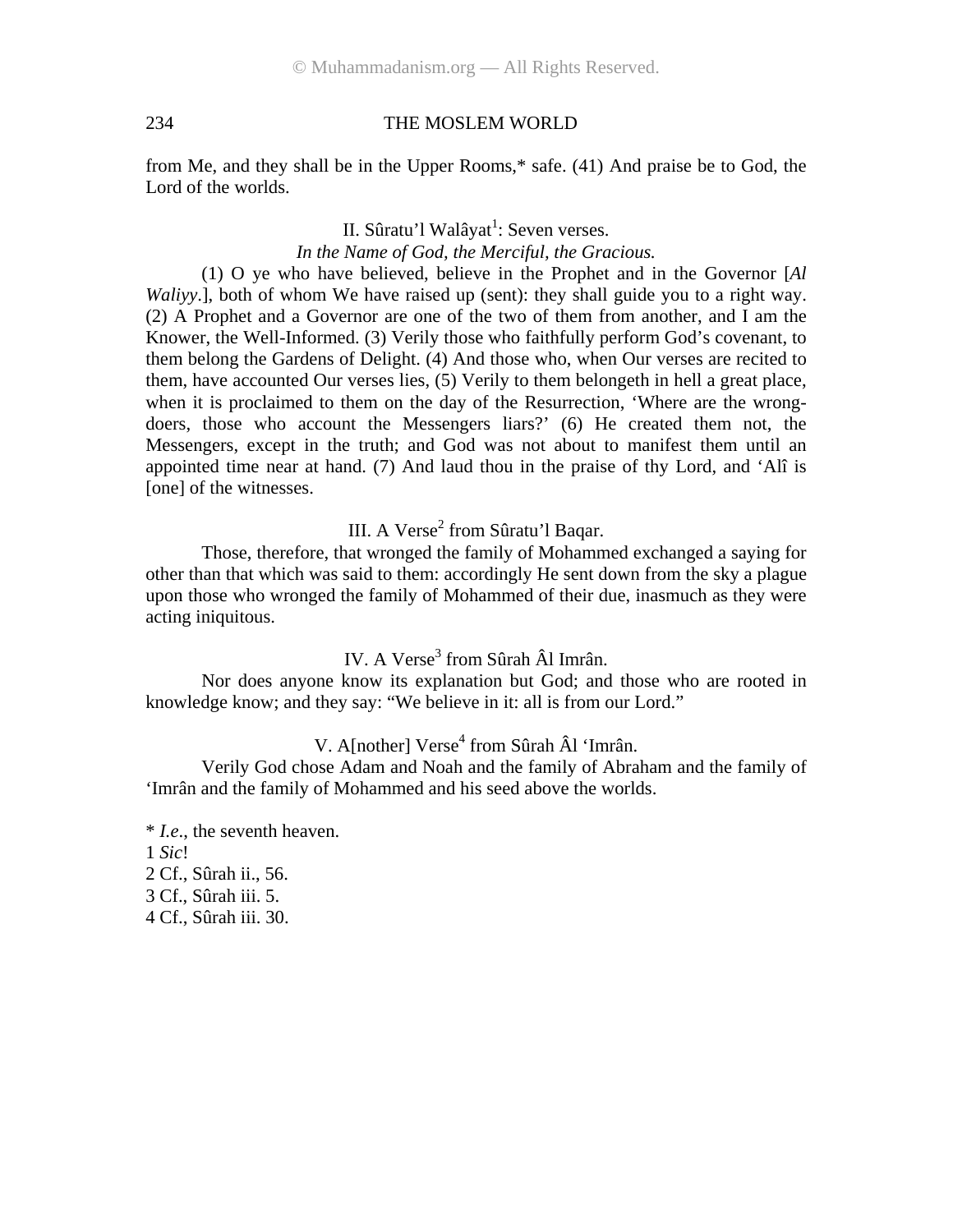VI. Verse from Sûratu'd Diyâ.<sup>5</sup>

And ye were on the edge of a pit of fire, then Mohammed rescued you from it [and]\* his seed: one is from another, and God is All-hearing, All-knowing.

## VII. Verse<sup>6</sup> from Sûratu'n Nisâ.

In that day those who have disbelieved and have resisted the Apostle and have wronged Mohammed's family of their due will like it if the earth be made level with them: nor shall ye conceal an event from God.

#### VIII. Verse from Sûratu'd Diyâ.<sup>7</sup>

Or do they envy men for what God hath brought them of His grace? Then, indeed, We have brought the family of Abraham and the family of 'Imrân and the family of Mohammed the book and wisdom, and We have brought them great dominion.

#### IX. Verse from Sûratu'd Diyâ.<sup>8</sup>

O ye who have believed, obey God and obey the Apostle and the possessors of authority from among yourselves, the family of Mohammed: if, therefore, ye disagree about anything, then refer it to God and the Apostle, if ye be believers in God and in the Last Day: that is good and most excellent as a decision.

## X. Verse<sup>9</sup> from Sûratu'n Nisâ.

No, then, by thy Lord, they will not believe until they appoint thee, Mohammed,† and the family of Mohammed judges in that which is disputed between them: then let them not find in their souls any fault with what thou hast decreed, and let them submit submissively.

5 Cf., Sûrah iii. 99.

6 Cf., Sûrah iv. 45.

7 Cf., Sûrah iv. 57.

8 Cf., Sûrah iv. 82.

9 Cf., Sûrah iv. 88.

\* My copy of the MS. shews several blunders here, so this translation is uncertain.

† This is evidently the reading erroneously attempted by the copyist.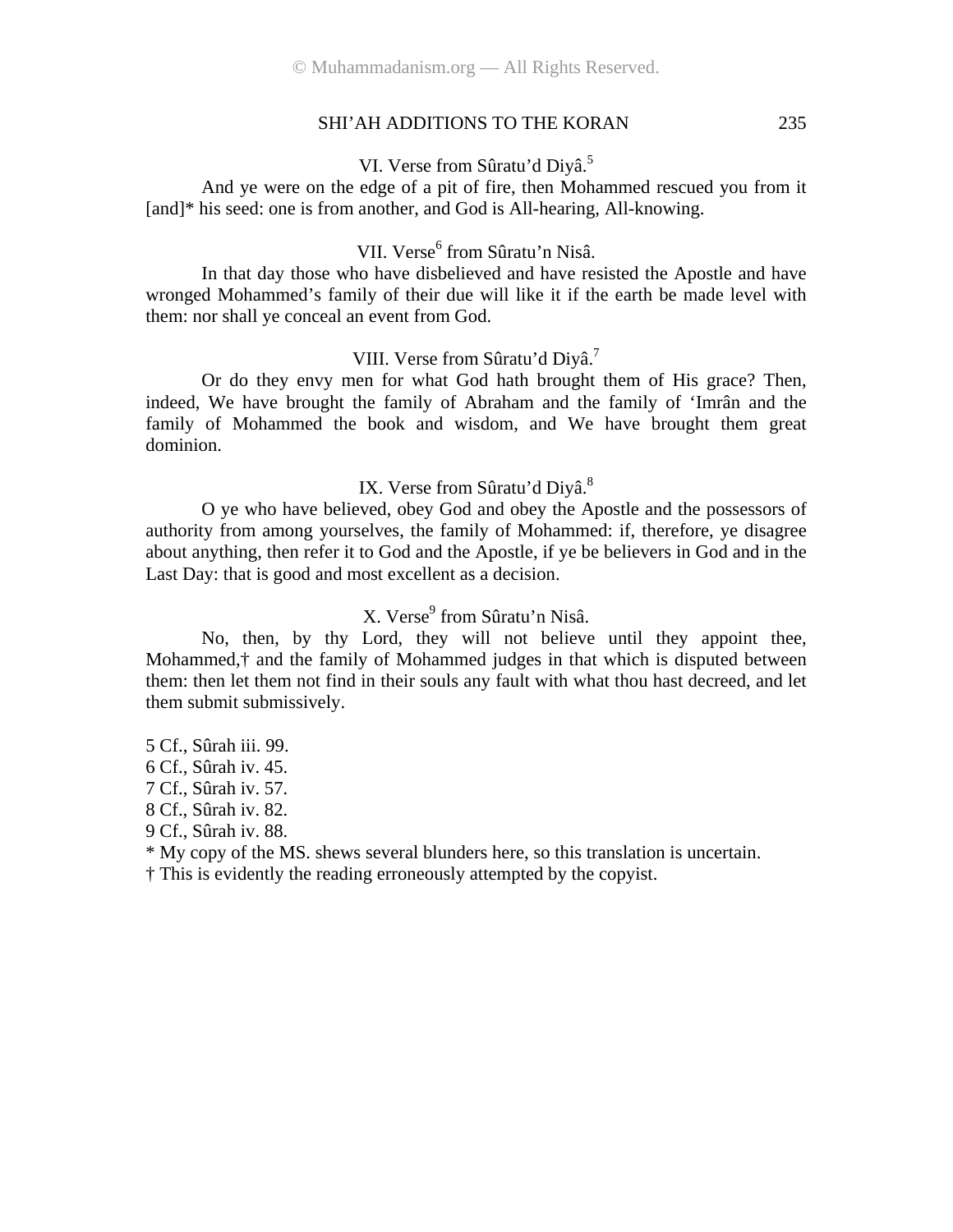## XI.—Verse<sup>10</sup> from Sûratu'n Nisâ.

Verily those who have disbelieved and have wronged Mohammed's family of their due, God was not about to forgive it them nor to guide them, except the way to Hell, they abiding in it eternally, for ever.

#### XII.

[Before it comes the following note in Persian:—Shaikh Ibn Mâlûbah (may God be pleased with him!) who is one of the Imâmî 'Ulamâ (may God's approval be upon them!) has related in the book *Tadhkiratu'l Qur'ân* that the Verse of Temporary Marriage (*Mut'ah*) has been suppressed. And, according to the opinion of Ibn 'Abbâs and Ibn Jubair and Ubayy ibn Ka'b and 'Abdu'llâh ibn Mas'ûd (may God be pleased with them!) and a numerous company, and a section in the ancient codex, this denotes (the following verse):]

Verse<sup>11</sup> from Sûratu'n Nisâ.

Accordingly those of them (*fem*.) in whom ye have found pleasure unto a stated term, then bring them their wages as a portion.

## XIII. From12 Sûratu'l Mâ'idah.

O Apostle, announce what has been sent down unto thee from thy Lord, that\* 'Alî is the Prince of Believers; and if thou hast not done [so], then thou hast not announced His message. And God will preserve thee from men. Verily God guideth not the unbelieving people.

## XIV. Verse<sup>13</sup> from Sûratu'l An'âm.

Out off, therefore,† is the root of the people who have wronged the family of Mohammed of their due; and praise be to God, the Lord of the worlds.

10 Cf., Sûrah iv. 166, 167 (and also ver. 136).

11 Cf., Sûrah iv. 28.

12 Cf., Sûrah v. 71.

13 Cf., Sûrah vi. 45.

\* The MS. copy has "verily."

† Or, "Therefore let the root .. , be cut off."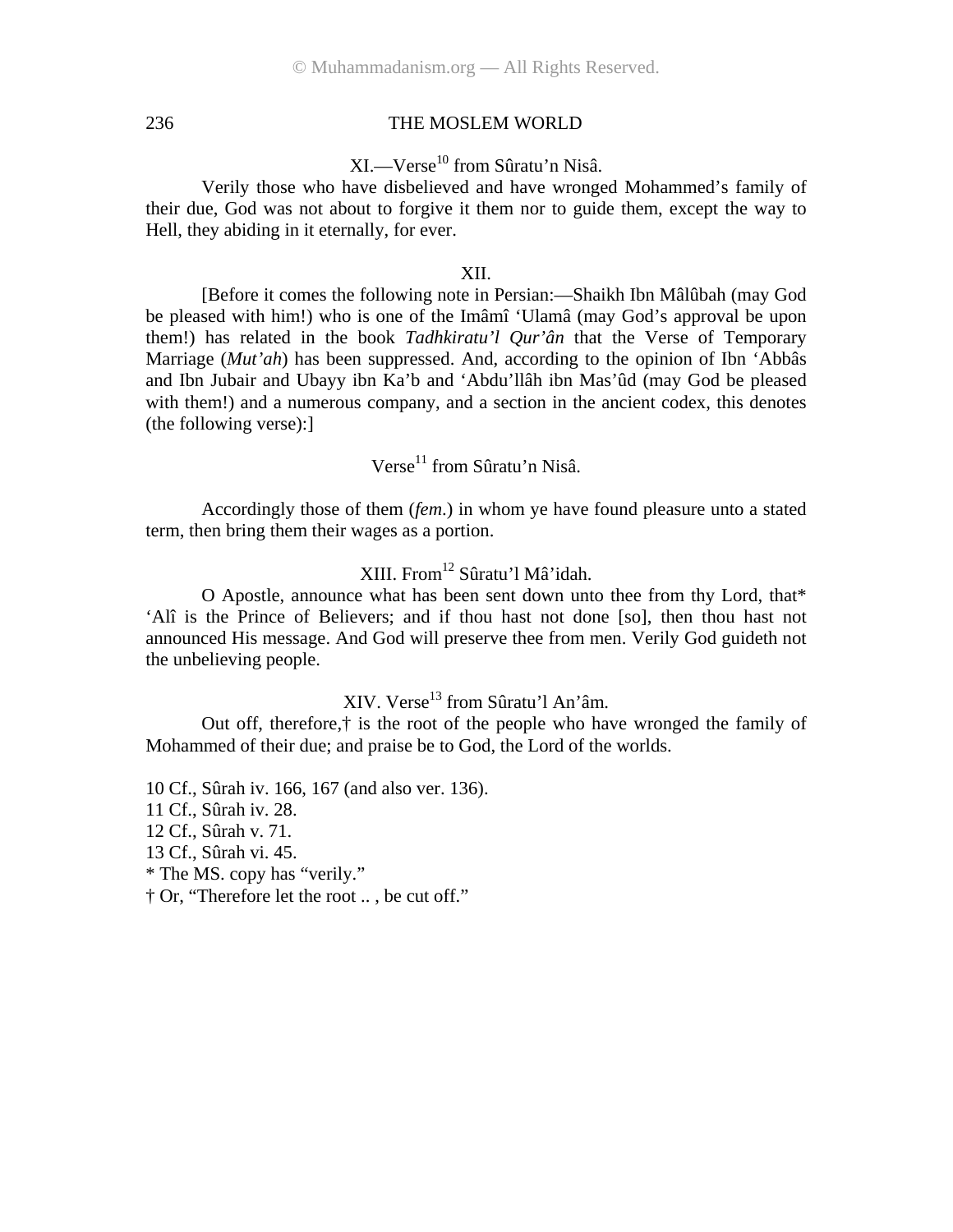## XV. Verse from Sûratu'l An'âm.14

Prophet, announce what has been sent down unto thee from thy Lord, to wit that 'Alî is the Prince of Believers. And God hath sufficed the believers in the contest about 'Alî. And God is Mighty, Glorious.

XVI. Verse<sup>15</sup> from Sûratu'l Anfâl.

O ye who have believed, do not break compact with God and the Apostle, and do not break your pledges in [the matter of] the family of Mohammed knowingly.

XVII. Verse<sup>16</sup> from Sûratu't Taubah.

[Remember] when they two were in the cave, when [one] saith to his friend, "Woe unto thee! do not grieve, verily God is with us."

> XVIII. In<sup>17</sup> Sûratur Ra'd, written in the document of Fâtimah, God's blessings be upon her.

Certainly thou art a Warner, and 'Alî is a guide to every people.

And also in the Tafsîr-i Gadhîrûnî:—Certainly thou art a Warner to men (slaves), and 'Alî is a guide to every people.

## XIX. Verse18 from Sûrah Banî Isrâ'îl.

And verily they were about to seduce thee from that which We inspired into thee in [reference to] 'Alî, in order that thou mightest forge against Us something else than it.

XX. Verse<sup>19</sup> from Sûrah Banî Isrâ'îl.

And We sent down of the Koran that which is healing and mercy for the Believers: nor doth it increase those who wrong the family of Mohammed except in loss.

14 Cf., Sûrah v. 71. 15 Cf., Sûrah viii. 27. 16 Cf., Sûrah ix. 40. 17 Cf., Sûrah xiii. 8. 18 Cf., Sûrah xvii. 76. 19 Cf., Sûrah xvii. 84.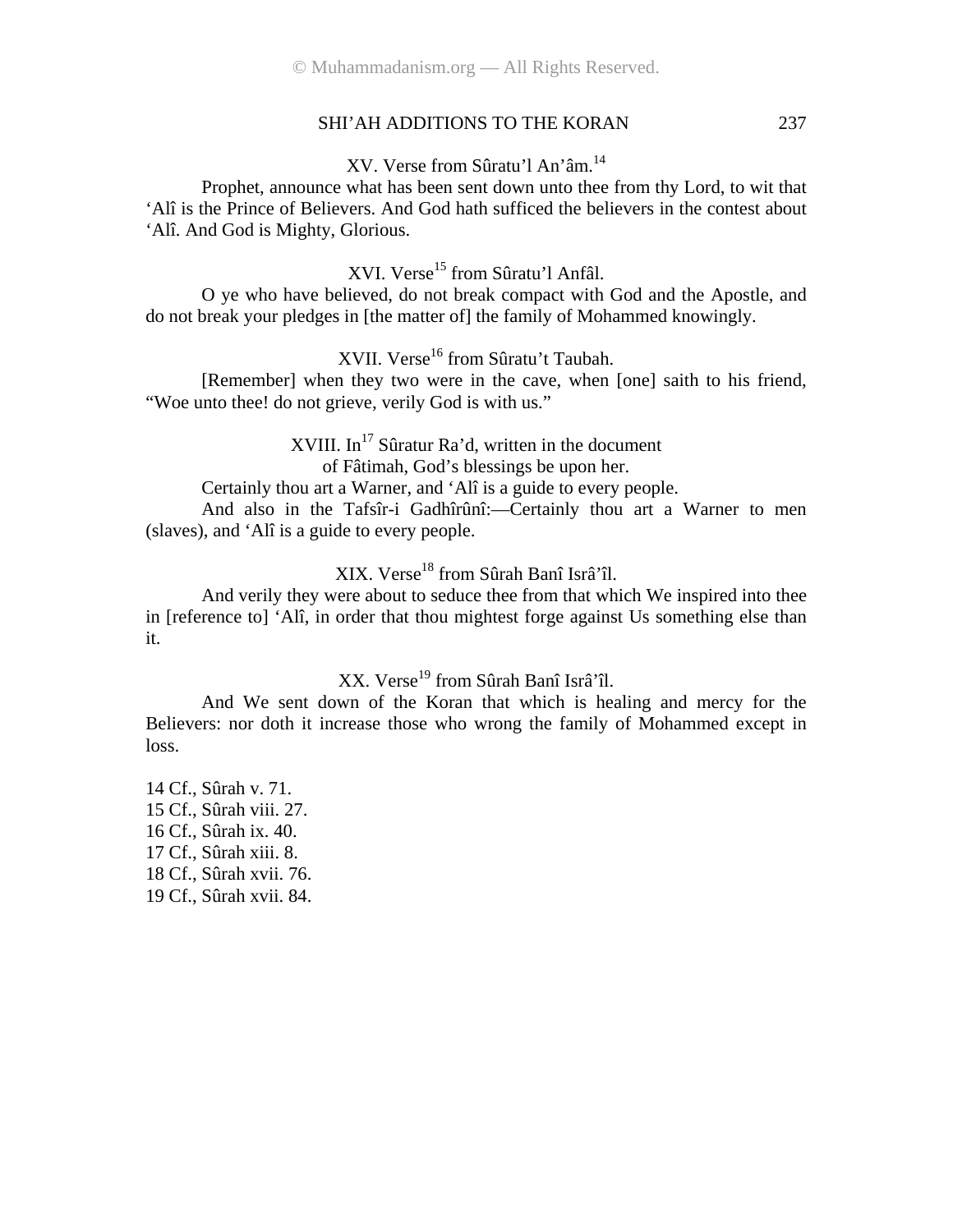XXI. Verse<sup>20</sup> from Sûratu'l Kahf.

Say thou: 'The truth hath come from your Lord, therefore whosoever hath willed, let him believe; and whosoever hath willed, therefore let him disbelieve': verily We have prepared for those who wrong the family of Mohammed of their due a fire, the smoke (drapery) of which shall gird them round.

XXII. Verse<sup>21</sup> from Sûratu'l Anbiyâ.

Their hearts are wanton, and they have whispered secret talk, those who have wronged the family of Mohammed of their due, [saying], 'Is this other than a man like you?'

XXIII. Verse<sup>22</sup> from Sûratu'sh Shu'arâ'.

And let those who find not marriage abstain through temporary marriage (*mut'ah*), until God enrich them of His grace.

XXIV. Verse<sup>23</sup> from Sûratu'sh Shu'arâ'.

[Persian preface:—In the Book of Desires and Fountains of Pleasure, Ibn Mâlûbah of Qum,—may God be pleased with him!—has related, on the authority of the eighth Imâm, 'Alî Mûsâ'r Ridâ,—peace be upon him! that in Ubayy ibn Ka'b's reading, and in the document of 'Abdu'llâh Mas'ûd it was thus written, viz.:—]

Warn thou thy near relations and thy purified\* family.

XXV. Verse<sup>24</sup> from Sûratu'sh Shu'arâ.

[Persian Preface:—It has been handed down from the Imâm Sâdiq,—peace be upon him!—and their Honours the People of the House,—peace be upon them!—In this very manner have they recited this verse:]

Those who have wronged the family of Mohammed shall know [with] what an overthrow they shall be overthrown.

20 Cf., Sûrah xviii. 28. 21 Cf., Sûrah xxi. 3. 22 Cf., Sûrah xxiv. 33. 23 Cf., Sûrah xxvi. 214. 24 Cf., Sûrah xxvi. 228. \* Probably a copyist's blunder for "sincere."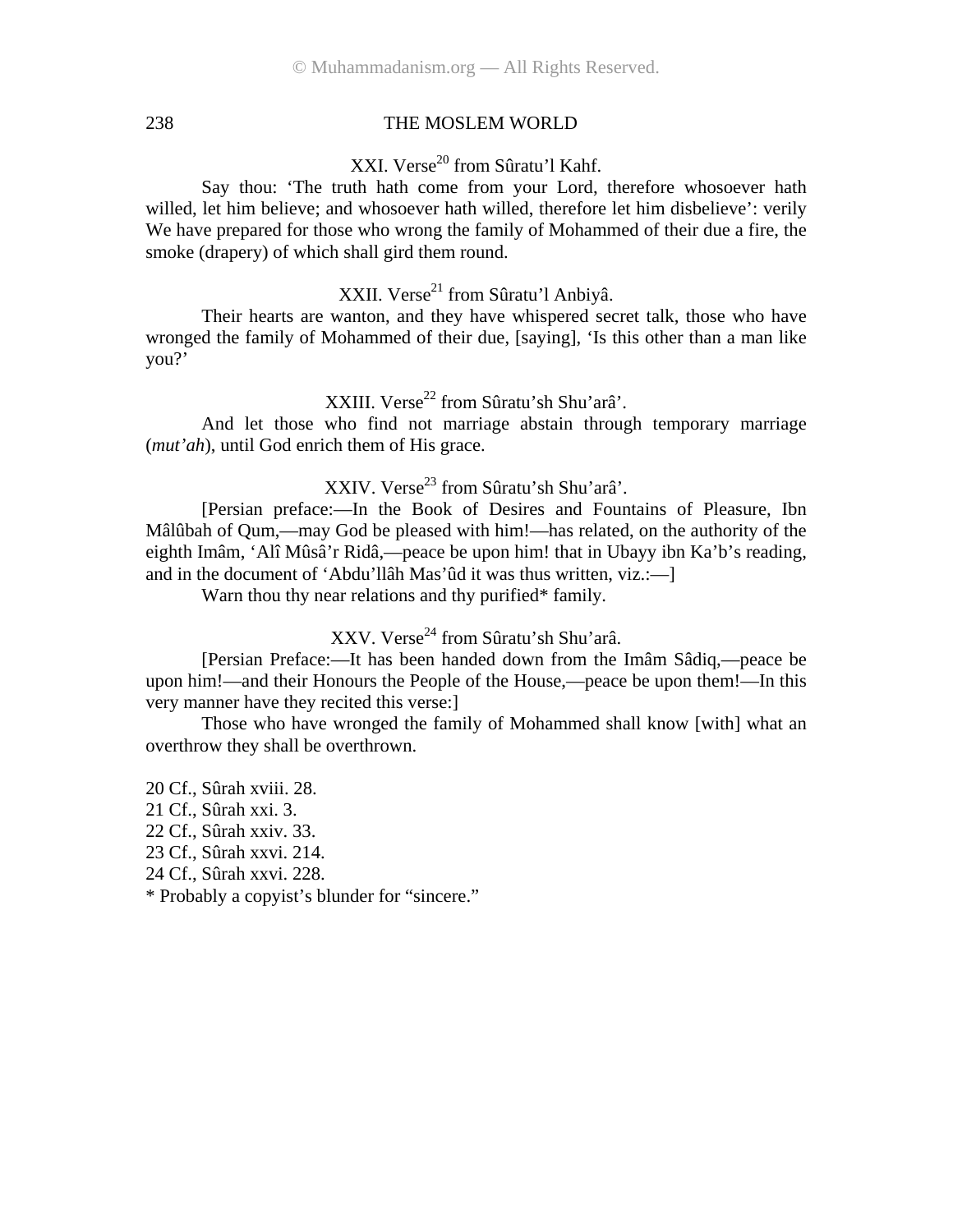XXVI. Verse<sup>25</sup> from Sûratu's Sabâ.

Accordingly, when he fell down, mankind perceived that, if the Jinns knew what is concealed, they would not tarry in disgraceful punishment: accordingly,\* when he fell down, the Jinns perceived that, if they knew . . .

XXVII. Verse<sup>26</sup> from Sûrah Yâ Sîn.

And [remember) when it was said to them, 'Be on your guard against what there is before you and what there is behind you of the favour of the Tâghûts, and seek not unto them in the lower (worldly) life, that perchance ye may obtain mercy.'

## XXVIII. Verse<sup>27</sup> from Sûrat HM'SQ.

He hath prescribed for you, of the religion of Mohammed's family, that wherewith He commissioned Noah and that which We have inspired into thee, and that wherewith We commissioned Abraham and Moses and Jesus and Ishmael and Jacob, to wit: 'Observe ye the religion in the family of Mohammed, and separate ye not from it (him): be ye upon an assembly. It is grievous unto the Polytheists. Whoso has become a Polytheist with any favour, them do We summon unto it from his favour.' Those who have believed have said, 'Verily the losers are those who have lost their souls and their families on the day of the Resurrection.' Is not the wronger of the family of Mohammed verily in the punishment of hell? God will select unto Himself whomsoever He willeth, and whoso turneth back [in repentance), him will He guide unto it (Him).

## XXIX. Verse<sup>28</sup> from Sûratu'z Zukhruf.

And it will never profit you on the Day, since ye have wronged the family of Mohammed of their due, that ye are partners in punishment.

25 Cf., Sûrah xxxiv. 13. 26 Cf., Sûrah xxxvi. 45. 27 Cf., Sûrah xiii. 11, 12, 44. 28 Cf., Sûrah xliii. 38. \* Here the ordinary Koranic form of the verse begins.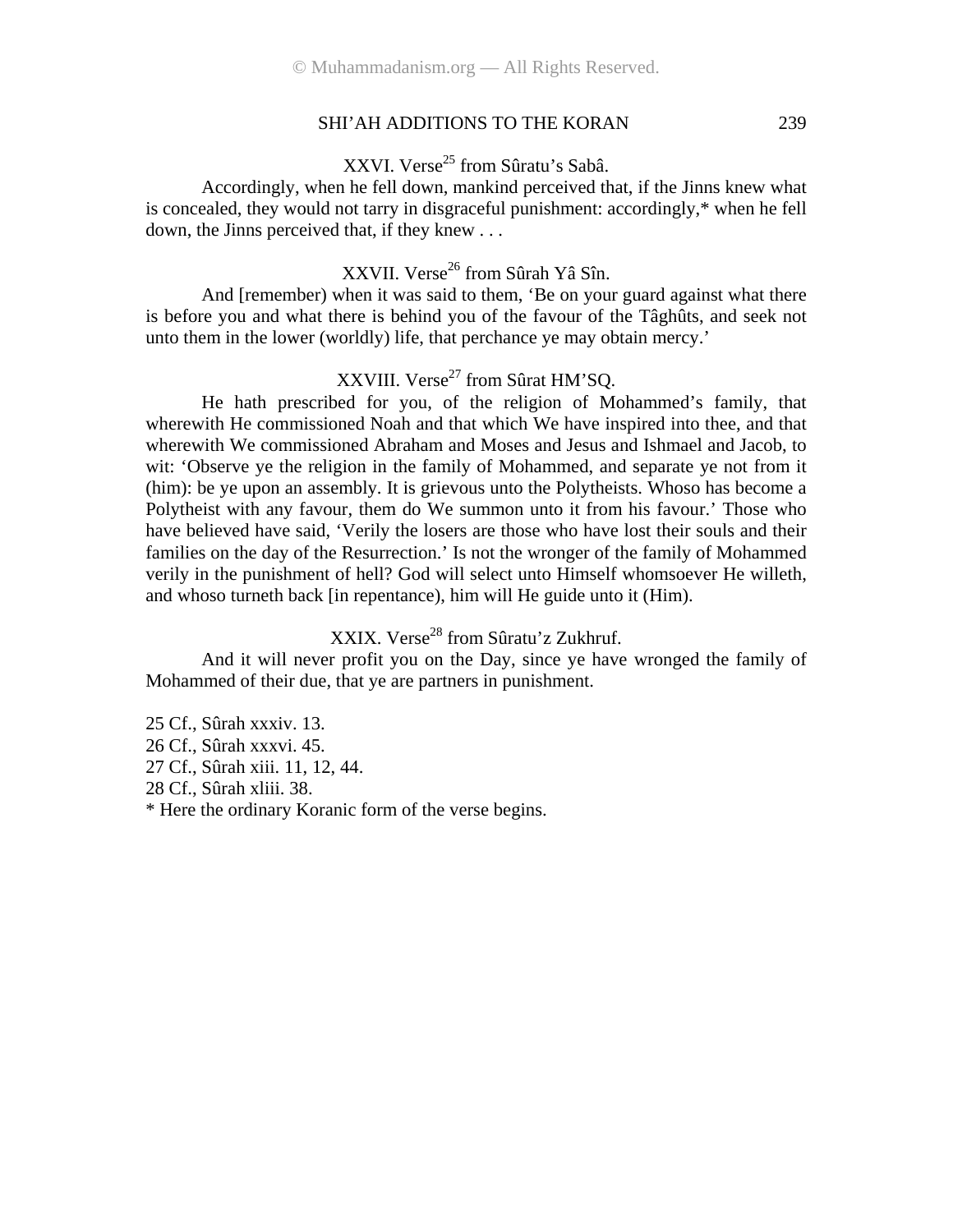## XXX. Verse<sup>29</sup> from Sûratu'l Jâthiyyah.

This is Our Book, and Mohammed and the People of his House speak unto you in truth. Verily We were writing down what ye were doing.

## XXXI. Verse<sup>30</sup> from Sûratu't Tûr.

Verily for those who have wronged Mohammed's family of their due there shall be punishment besides that: but verily most of them know [it] not.

## XXXII. Verse<sup>31</sup> from Sûratu'l Hashr.

And what the Apostle hath brought you accept ye therefore, and from what he hath forbidden you do ye therefore abstain, and fear God [being ware of] wronging Mohammed. Verily God is severe of chastisement.

## XXXIII. Verse<sup>32</sup> from Sûratu'l Jinn.

[Persian Preface: And in the *Ahsanu'l Kabâir* it is written that in 'Abdu'llâh ibn Mas'ûd's document this verse was thus written:—)

He knoweth the Secret: accordingly He will not cause anyone to master His Secret but an Apostle or an Imâm or an Executor with whom He is satisfied: surely, therefore, He will before him bring in . . .

## XXIV. Verse<sup>33</sup> from Sûratu'l Fajr.

O soul that art at rest in Mohammed and the family of Mohammed, return unto thy Lord, content with His guardianship, contenting [Him] with merit\*: enter thou, therefore, among My slaves, and enter thou My Paradise.

## XXXV. Verse<sup>34</sup> from Sûratu'l Oadr.

During it the Angels and the Spirit descended, with the permission of their Lord, upon Mohammed and the family of Mohammed from every matter: peace .. .

29 Cf., Sûrah xlv. 28. 30 Cf., Sûrah lii 47. 31 Cf., Sûrah lix. 7. 32 Cf., Sûrah lxxii. 20, 27. 33 Sûrah lxxxix. 27.30. 34 Cf., Sûrah xcvii. 4, 5. \* My copy of the MS. has "with the dust!"